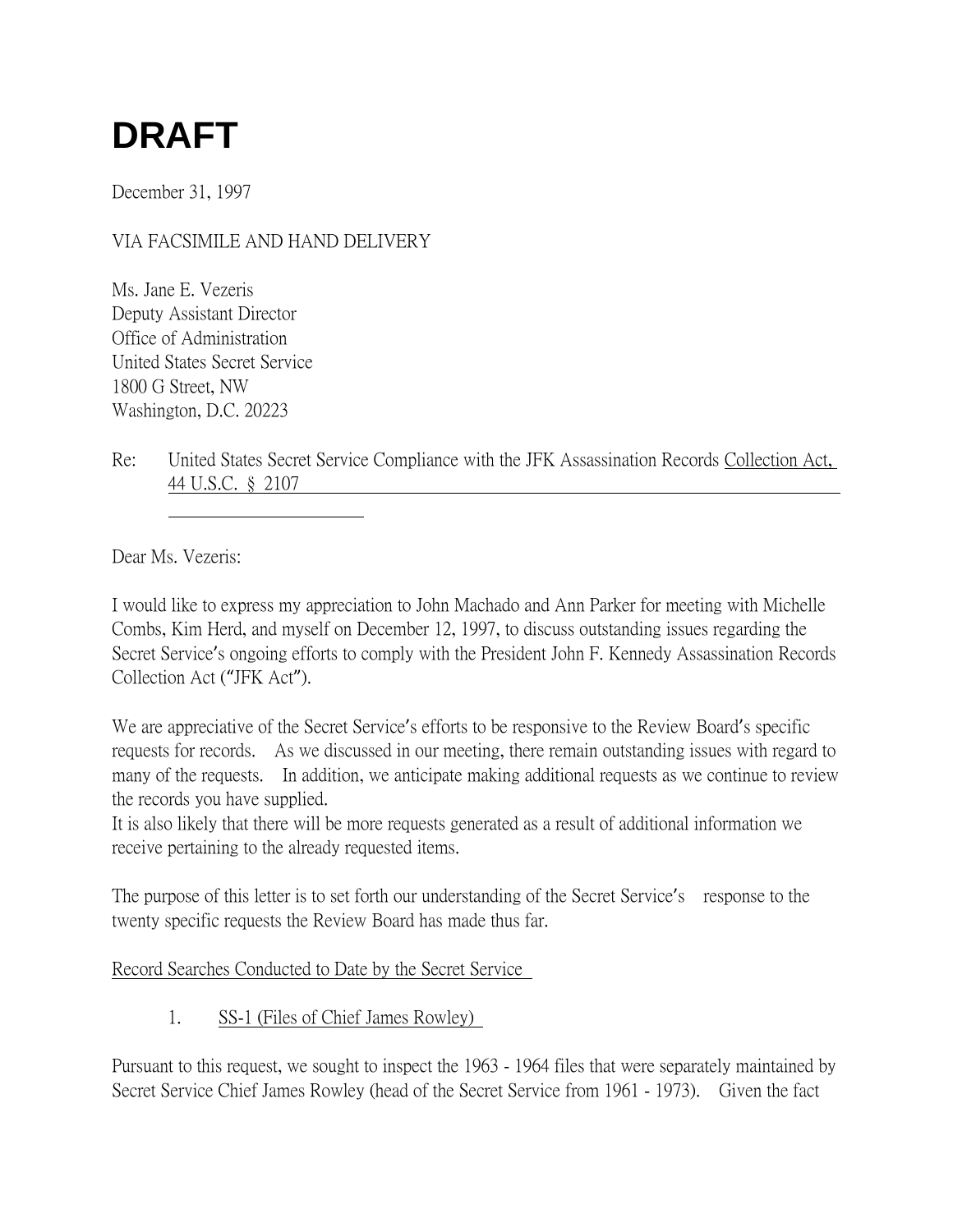that Chief Rowley had a central role in assisting the Warren Commission, a complete accounting of his files is essential. While the Secret Service has provided certain correspondence and memoranda generated by Mr. Rowley, it's probable that there are more documents that have not yet been located.

Whether Chief Rowley maintained an organized filing system is unclear. Further, it is unclear where each of the already-identified records actually came from. We are thus requesting that you continue your search efforts for Chief Rowley's files, and that you provide a more detailed accounting of where you obtained the documents already provided to the Board.

A related issue pertains to information Joan Zimmerman obtained during telephone conversations she had with Chief Rowley's widow, Mabel Rowley, on September 30, 1997 and October 1, 1997. Mrs. Rowley told Joan Zimmerman that Secret Service Agents had visited the Rowley's home in 1992 in order to inventory records in the possession of Chief Rowley. Mrs. Rowley recalled that members of the Secret Service videotaped their visit. We will be sending a formal request asking that you provide any videotapes, written materials, or other information that describes or documents this visit or visits with other Secret Service officials who may have discussed the Kennedy assassination. Further, we will ask that you provide a list of any relevant materials obtained during this visit.

## 2. SS-2 (Photographs and Tapes)

This request sought "all photographs, audiotapes, films and videotapes" relating to the assassination. The Secret Service has represented that all such materials were included with the Secret Service's main JFK assassination file, with the exception of eight photographs of the Presidential Limousine, which, you report, were given to the HSCA in 1977. At this time, the Secret Service has no further obligations under this request. In the event we require additional information, we will notify you.

## 3. SS-3 (PPD Shift Reports - Unusual Incidents 1960, 1963-66; Richard Case Nagel File)

At this time, the Secret Service has no further obligations under this request. In the event we require additional information, we will notify you.

## 4. SS-4 (Protective Survey Reports, USSS Archive Materials, News Clips)

This request sought several sets of information, including Protective Survey Reports, Secret Service archive materials, and news clips. With regard to the Protective Survey Reports, it is our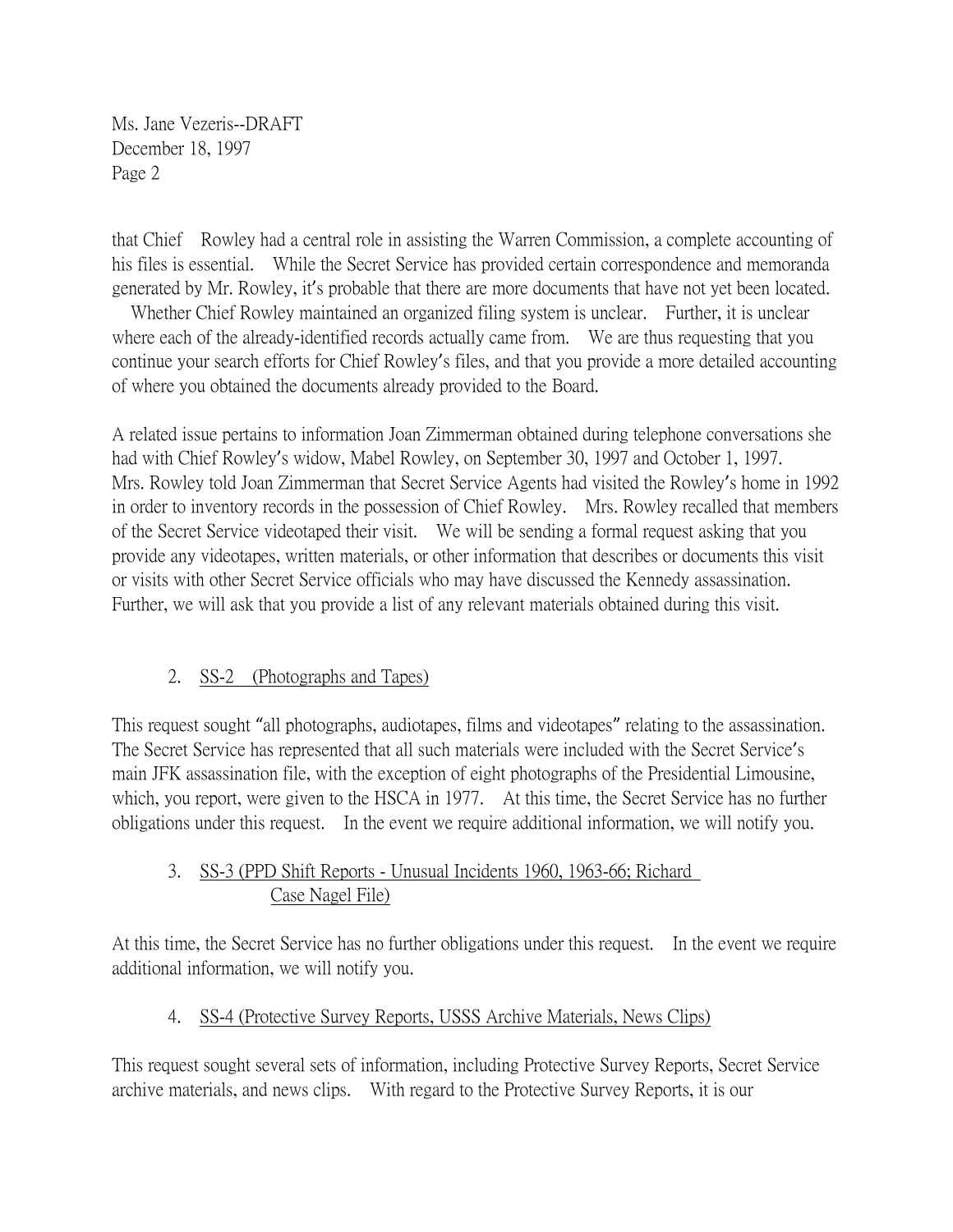understanding that John Machado is continuing to search for two folders that were not found with the other survey reports. These folders are captioned "Other Places Folder" # 6 July - November 1963 and the Berlin Protective Survey Report from June 26, 1963. It is our understanding that John Machado is continuing his search and that he will be writing a memo detailing the results.

With regard to the material sought from the Secret Service archives, we understand that the information we requested has been transferred to NARA. One remaining issue, however, is the disposition of the publication *The Record* for the years 1960-1964. It is our understanding that the Secret Services possesses only one copy of these volumes and that it continues to use them for research purposes. We would like to propose that these volumes be transferred formally to NARA, but that the Secret Service retain custody of them while they continue to use them for research purposes. We will discuss this issue further with John Machado.

The final remaining issue is that of the Protective Survey Reports from January 1961 - March 1963. As we said to John Machado during our meeting on December 12, 1997, we are evaluating whether the Board should designate these materials as assassination records. We will be discussing this issue further with John Machado.

# 5. SS -5 (Files on R. H. Kellerman and E.Z. Tucker)

This request sought employment records of former Secret Service agents Roy Harry Kellerman and Edward Z. Tucker. In your response to this request, you stated that you had reviewed both files and had determined that there were no records pertaining to an internal review, nor was there any information relating to the activities of these agents during the November 1963 - April 1964 time period. In order to assure ourselves and the American people that this is correct, we would like to have access to these files to make our own independent review. We anticipate making a short review of the files and drafting a brief memorandum documenting our findings. We would be pleased to discuss this issue with you further.

# 6. SS-6 (Cross Referenced Case Files from the Lee Harvey Oswald Case File)

This request sought seven files cross referenced in the Oswald case file. With regard to the first file, you reported that no physical file had ever been created, but that a computer abstract had been created. For the second file, you informed us that there were 24 separate and unrelated subjects in this particular file. You reviewed this file and provided documents pertaining to one of the subjects in this file. Regarding the third file, you reported that the physical file had been destroyed - a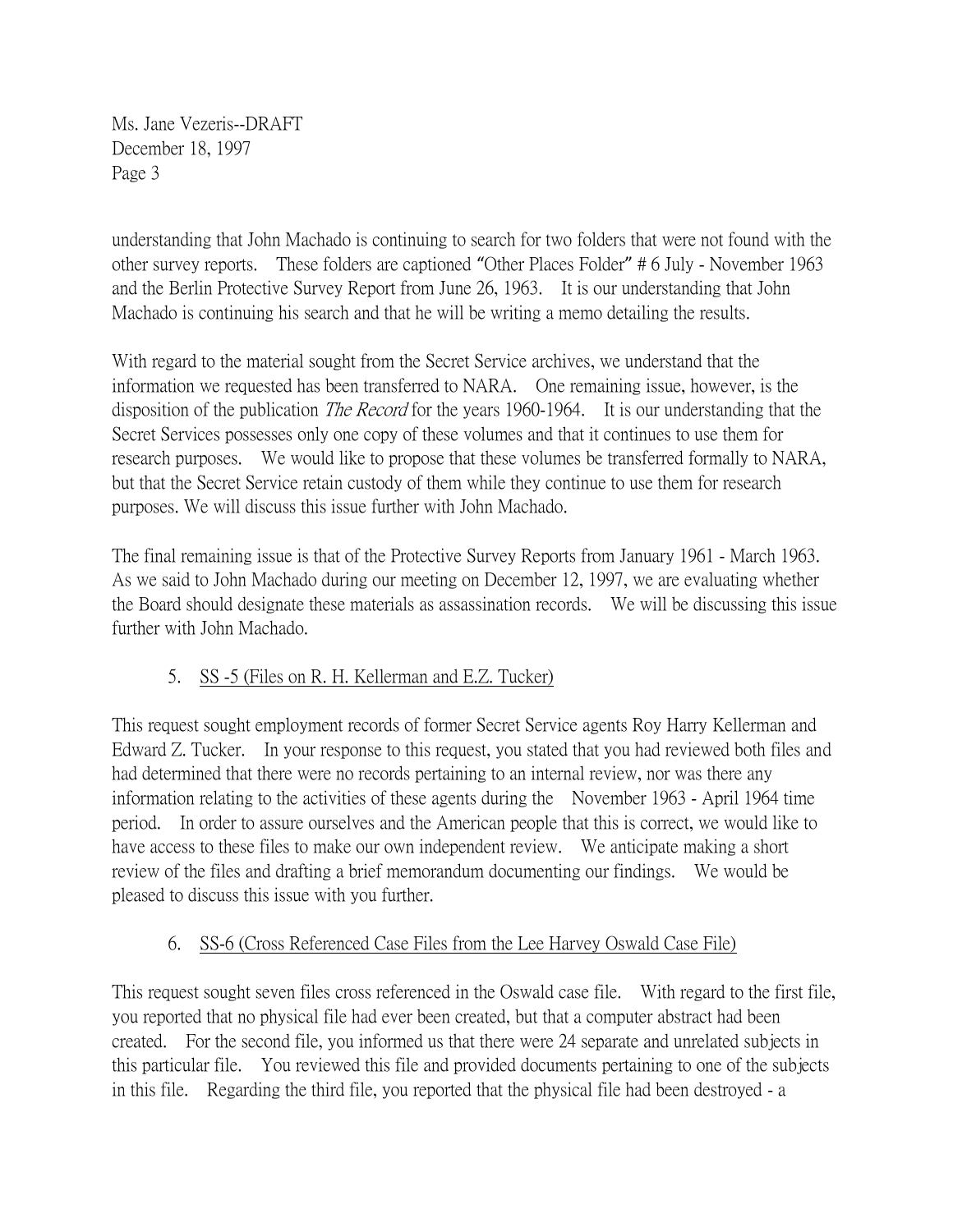computer abstract still exists and you provided this. Regarding requests four, six and seven, you stated that in these cases, a physical file was never created. You did provide the computer abstracts for each of these files. Finally, for the fifth request, you reported that there was a physical file, and you referred some of these materials to the FBI.

## 7. SS-7 (Files on Individuals)

In this request, we asked that the Secret Service make available to us all information in its files including, but not limited to, Secret Service interviews and investigative reports on several individuals whose names have been connected with investigations into the assassination of John F. Kennedy. Although the Secret Service has provided a response for each of the individuals, we are uncertain whether all of the information contained within the original Abraham Bolden file is in fact in the file at NARA. Please confirm that you transferred all of these records to NARA.

## 8. SS-8 (Personnel and Internal Review Files on T. Kelly, W.R. Greer, J. Fox, And General Internal Review Documents)

This request sought personnel and security-review files of each of the above-listed Secret Service agents, as well as any records that document the Secret Service's internal review of its agents in 1963 and 1964. Your letter dated November 6, 1996, reported that you had reviewed the personnel security investigative files on each employee. You further stated that you had reviewed each of these files for any material "that would reveal that the employee was the subject of an internal review in 1963 or 1964, or for any material that would relate to the activities of these agents in the 1964/1964 time period." According to your letter, the review yielded no relevant material. In order to assure ourselves and the American people that this is correct, we would like to have access to these files to make our own independent review. We anticipate making a short review of the files and drafting a brief memorandum documenting our findings. We would be pleased to discuss this issue with you further.

With regard to our request for records that document the Secret Service's internal review of its agents in 1963 and 1964, you located and provided an investigative report authored by Inspector Arvid J. Dahlquist that related to the Abraham Bolden case. Please confirm whether you have searched for other records pertaining to internal security reviews of Secret Service agents who were working with the White House Detail, the Protective Research Service, or the Dallas Field Office at the time of the assassination.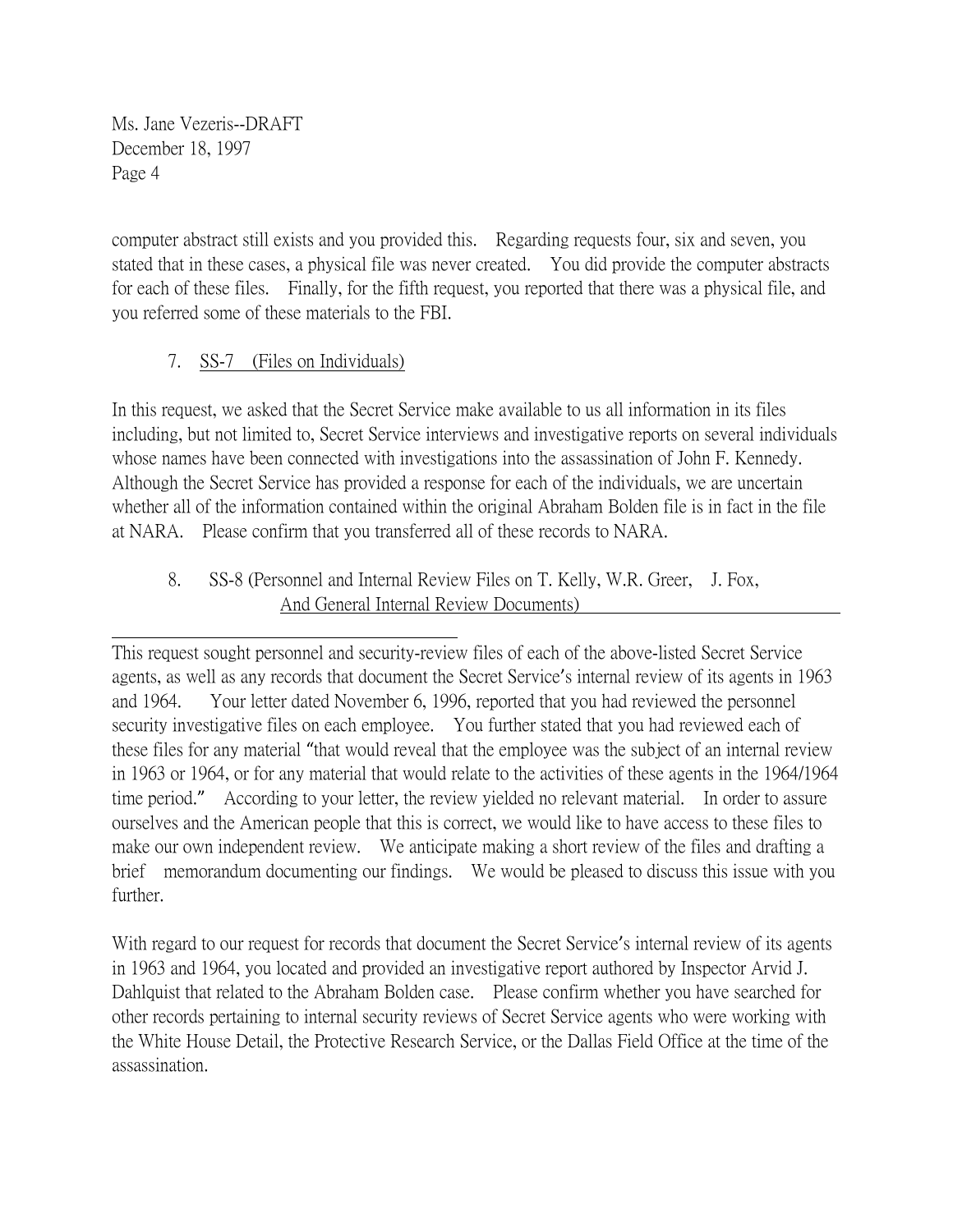## 9. SS-9 (Letters of Understanding Regarding Presidential Protection, Protective Research Packet, PRS-WHD Notes, and COS Records)

In this request, we asked for information pertaining to Secret Service written agreements with other government entities regarding presidential protection covering the period 1958 through 1964. It is our understanding, based upon your letters of December 5, 1996, and June 16, 1997, that the Secret Service has been unable to locate any documents that incorporated such agreements. However, while reviewing Stuart Knight's Briefing Book for his HSCA testimony, Kim Herd found a page (copy enclosed) suggesting that at least one copy of a Secret Service-NSA agreement was filed in "the Foreign Intelligence Branch of the Intelligence Division." Please review the files identified in this reference to determine whether the NSA agreement (or any other responsive agreements) can be found.

The second part of this request pertained to PRS and White House Detail records from November, 1963. It is our understanding that the Secret Service has been unable to locate any records responsive to this request. In order to provide further leads to you, our follow-up letter of January 10, 1997, enclosed a copy of a memo by Robert Bouck (dated December 3, 1963), which described some activities of the PRS in November 1963. Our January 10, 1997 letter also suggested additional files where you might focus your search. Because we see the activities of the PRS and the White House Detail during the month of November 1963 to be of particular importance, we now request that . . . .

The third part of this request dealt with the issue of "COS" records. It is our understanding that you have been unable to find any references to such "COS" files. At this point, we are not asking that the Secret Service conduct any further research on this issue, although we do request that you be alert to the issue and notify us promptly if you locate any reference to such records.

10. SS-10 (Files on Individuals requested by the HSCA via March 1, 1978 Letter from R. Blakey to R. Goff)

In this request, we asked that you search your records for any files maintained on the 109 individuals named in the above-referenced Blakey/Goff correspondence. On January 3, 1997, you responded explaining the history of the HSCA request and the fact that in 1978 the Secret Service could locate no identifiable records relating to Blakey's list of 109 individuals other than three individuals who were referenced in the JFK Assassination file. At this time, we perceive that the Secret Service has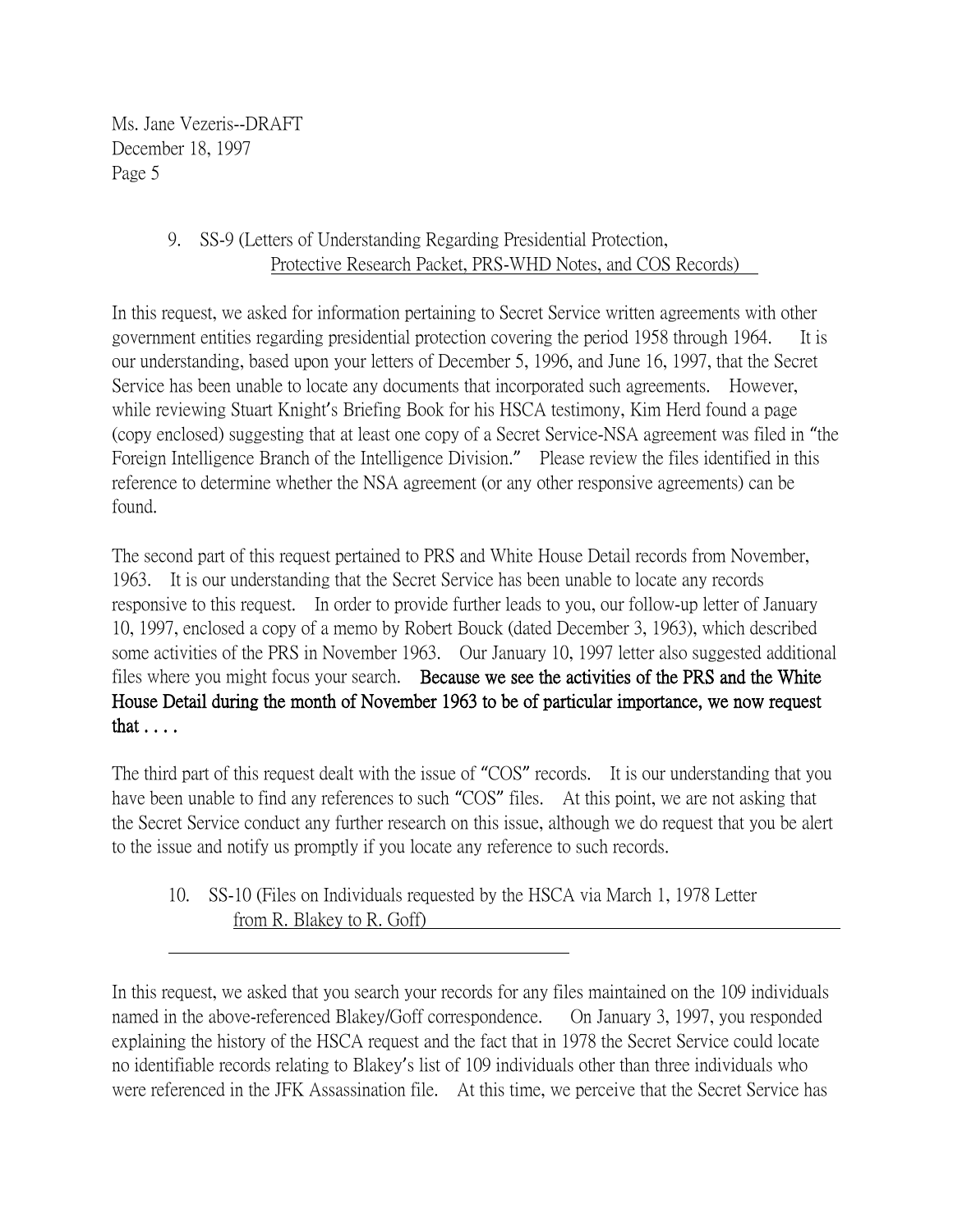no further obligations under this request. Should we seek additional information, we will notify you.

#### 11. SS-11 (R. Bouck Files, R. Bouck List, R. Bouck Custody of Autopsy Materials)

We requested that all of Robert Bouck's files be made available for our inspection. On May 19, 1997, John Machado delivered the Service's first response to this request. In addition, on September 23, 1997, we received additional documents relating to Mr. Bouck. The Review Board is now evaluating these materials. Please let us know as soon as you believe that you have taken all reasonable steps to locate any remaining records.

#### 12. SS-12 (Filing Systems and Descriptions of Secret Service Records in 1963)

In this request, we asked that you make available records that fully describe the Secret Service filing system in effect during the 1963 - 1965 period, as well as records management and disposal procedures from that same period. At the July 31, 1997 meeting among yourself, Donald Personette, John Machado, Joan Zimmerman, and Ron Heron, you provided a significant number of records that delineate filing systems and records management. We are still reviewing these materials and considering possible future requests. In addition, your September 12, 1997 letter reports that you will make certain other records available for our review. We will contact you within the next couple of weeks to arrange for inspection of these records.

## 13. SS-13 (HSCA Records and Files on Individuals)

This request sought additional files on four individuals and eight groups that were the subject of a letter from Robert Blakey to Robert Goff (dated March 28, 1978), which we enclosed in our earlier correspondence. On December 5, 1997, the Secret Service sent us several files in response to this request. In addition, the Secret Service provided explanations as to which names it was unable to locate within its filing system. We are still in the process of reviewing these materials, and will let you know if we have additional requests as a result of our review of these records.

## 14. SS-14 (Secret Service Correspondence with Congressional and Presidential Committees)

This request sought records regarding correspondence between the Secret Service and the Presidential and Congressional committees investigating the assassination. On July 28, 1997, we received a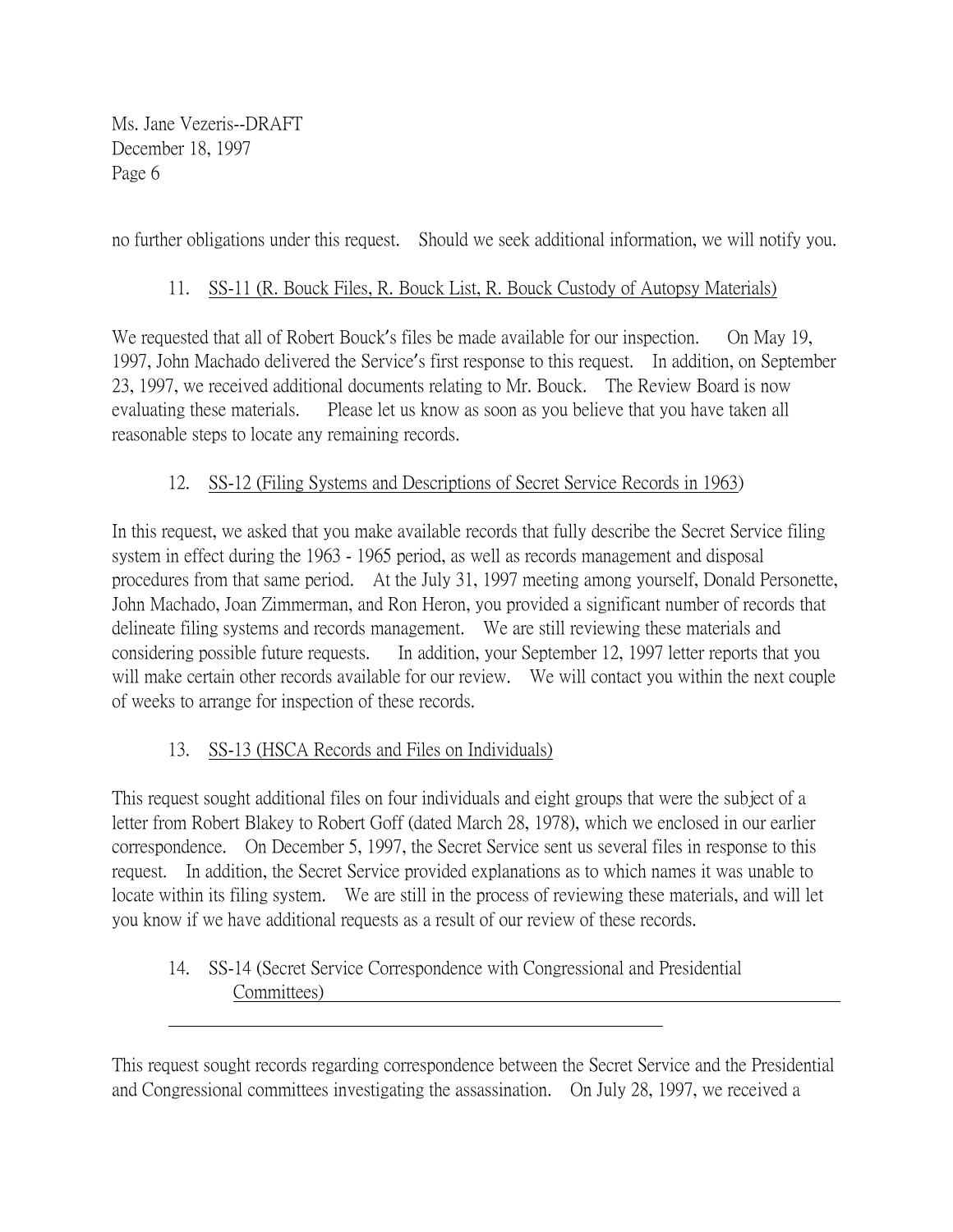letter from you reporting that: (a) some responsive materials had been forwarded to us on April 4, 1996,<sup>1</sup> (b) some additional responsive materials had been forward to our office on March 7, 1997, by John Machado,<sup>2</sup> (c) some additional materials were included with the July 28 letter,<sup>3</sup> (d) the Treasury Department would be forwarding two letters that it had located, and (e) records regarding a "Project STAR" had been located and would be forwarded to the Review Board. We have received no further correspondence or information regarding (d) and (e). Also, please verify whether you have checked files from each of the attorneys who were involved in representing the Secret Service during any of the Congressional hearings referenced in this request.

15. SS-15 (Request for information on Welding, Fonden, Diaz-Matos, Acosta Negron, Medina, and Bolden's Monthly Activity Reports)

This request sought information on names that appeared in: (a) the October and November 1963 daily reports of Abraham Bolden, (b) "the names of [Cuban] subjects of Bolden's check-ups" of November 25, 1963, and (c) any notes or reports of a Chicago field office meeting Bolden attended on November 1, 1963, regarding a Presidential visit scheduled for the following day. In your response letter of July 18, 1997, you responded that files for Frances Welsing and Jena McFarlen were no longer available since they were destroyed. You stated that the Welsing file was destroyed on February 8, 1975, and that there was no record of when the McFarlen file was destroyed. We anticipate that no further work need be done on this portion of the request.

In your response of July 18, 1997, you also delivered the Brady Hugh Fonden file and records relating to Armando Diaz-Matos. You also stated that you had referred some material to the FBI for its review. With regard to Julio Cesar Acosta Negron and Julio Flores Medina, you stated that these individuals were not of record in the Intelligence Division of the Secret Service. The Board designated these as assassination records and they are now undergoing review.

With regard to the PRS check-up activities of Abraham Bolden, your search yielded nothing more

 $\overline{a}$ 

<sup>&</sup>lt;sup>1</sup>These documents subsequently were designated "assassination records" by the Review Board. It is our understanding that these records are now open-in-full at NARA.

<sup>&</sup>lt;sup>2</sup>These documents subsequently were designated "assassination records" by the Review Board.

<sup>&</sup>lt;sup>3</sup>[These materials are awaiting ARRB review.]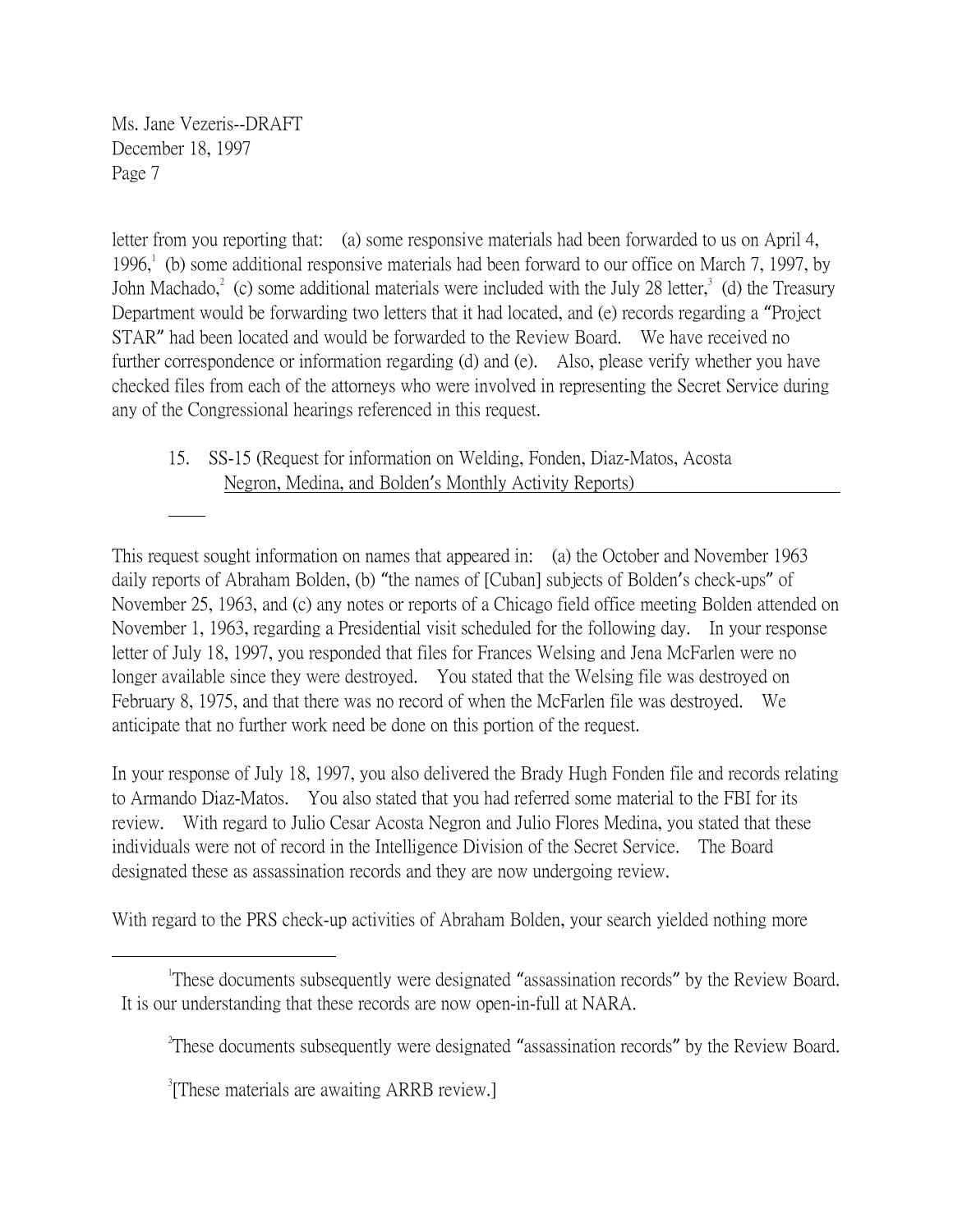than the monthly activity report that we attached to our original request letter. Further, you reported that you were unable to identify any notes or reports that related to a meeting thought to have occurred on November 1, 1963. We will pursue this issue further through request SS-9.

## 16. SS-16 (Classified Log Books)

In this request, we sought a full explanation of the "classified log book" from which the attached photocopies (included in your letter of January 31, 1997) were made. We also sought access to the records described in the log book.

You have made available to us copied excerpts of a log book recording classified material received by the Secret Service in the early 1960's, as well as some background information regarding this book. We appreciate your efforts in this regard. We now request that you make the log books covering the Kennedy and Johnson administrations available for our review. We will discuss this issue further with John Machado.

# 17. SS-17 (Records on Cuban Activities)

In this request, we sought all documents contained in file number CO-2-33,115. This file was referenced in a letter from Robert Goff to G. Robert Blakey, on September 5, 1978. In this letter, Goff described this file as "a numerical prefix for approximately 157 separate files maintained on individuals involved in Cuban/anti-Cuban activities. Mr. Goff also referenced a "file log book" in his letter. In your July 9, 1997 letter, you provided the Review Board with abstracts on each of the 157 individuals, as well as what you refer to as "the log book entry cited in Robert Goff's letter of September 5, 1978." We would like to inspect the actual files for the following individuals:

# [to be supplied in final]

We also request access to the actual logbook from which you obtained the "entry" excerpt you forwarded with your July 9, 1997 letter.

# 18. SS-18 (Records on Organized Crime)

We made this request on September 4, 1997. We have not yet received a response to this request. 19. SS-19 (Anti-Castro Activities, Protection Matters, and the Communist Party)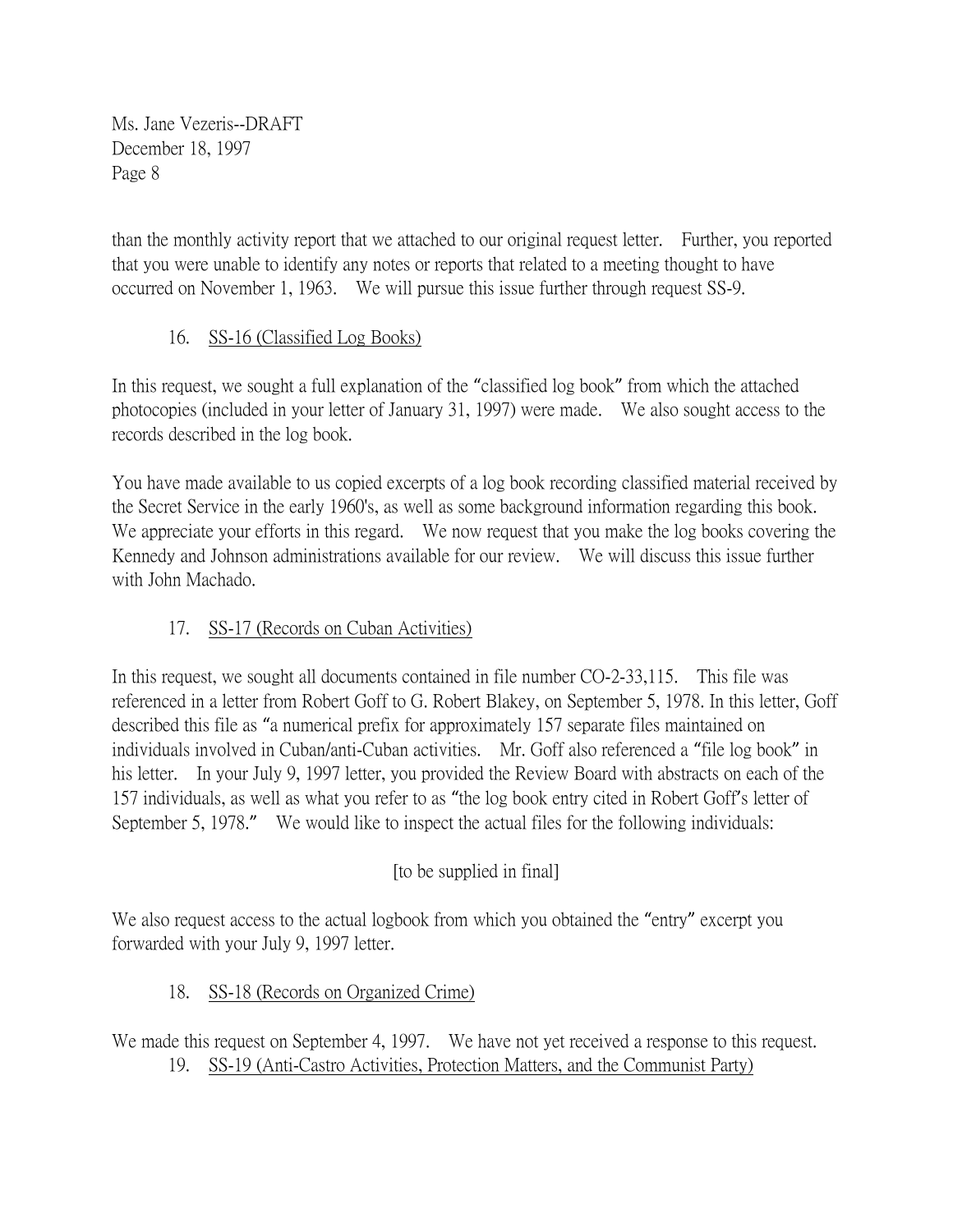We made this request on September 19, 1997. We have not yet received a response to this request.

#### 20. SS-20 (NPIC Analysis of Zapruder Film for the Secret Service)

We made this request on September 22, 1997. We have not yet received a response to this request.

Please let us know if any of the statements above are incorrect or should be updated. We appreciate your assistance in these matters.

Sincerely,

T. Jeremy Gunn Executive Director

cc: John Machado